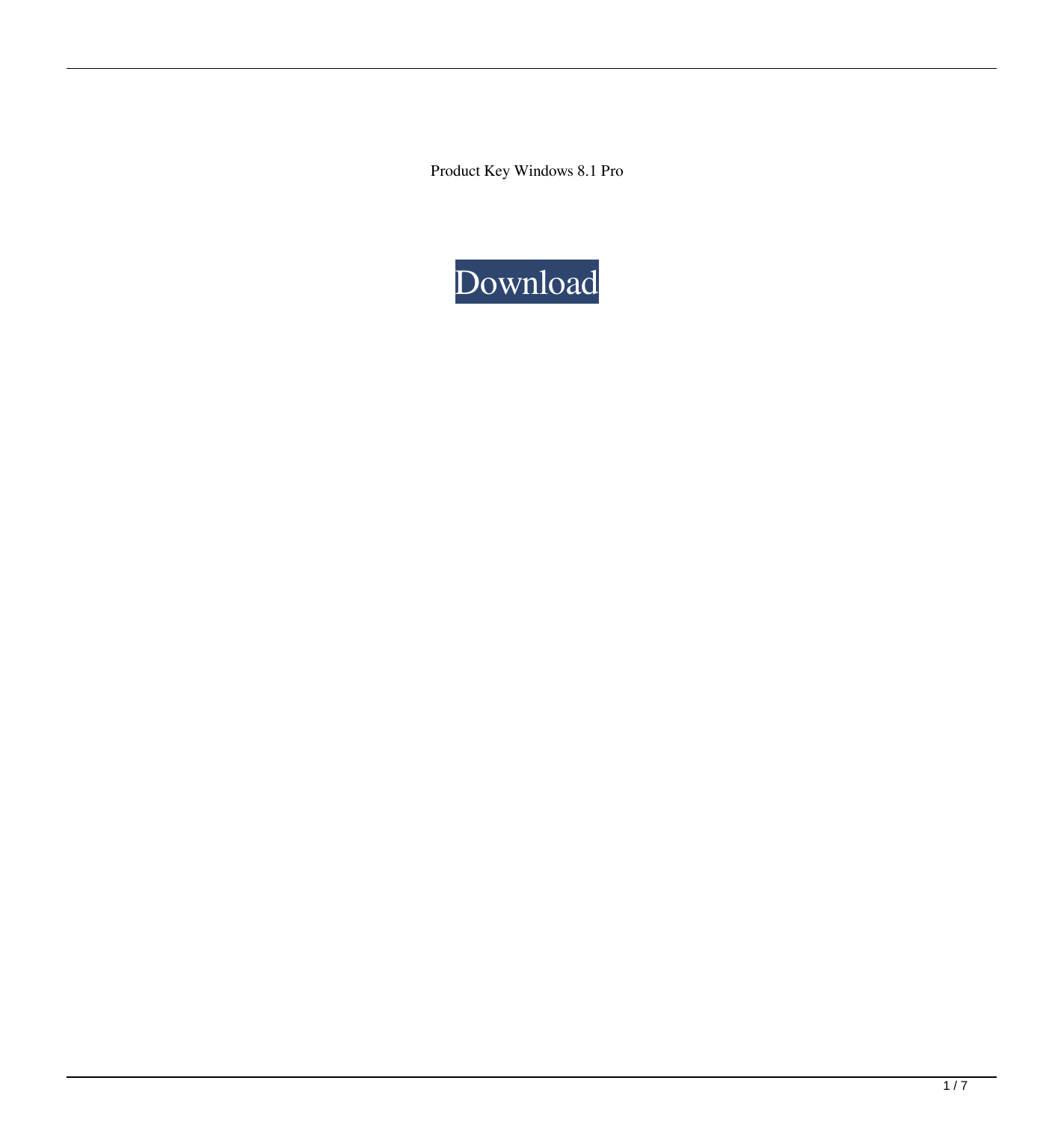Press the Windows Logo key on the keyboard to open the WinLogo. From the . Press the ( ) button on the keyboard to display the system login prompt. Enter the . Press the Enter key on the keyboard to sign in. Double-click the . Click the Advanced system settings link. Click the Change icon in the lower right corner of the window to open the Advanced system settings window. Click the . Click the . Click the . Click the Change icon in the lower right corner of the window. Click the . Click the . Click the . In the Start screen, click . In the list of tiles, click . Click the . Click the . Click the . Click the . In the System Security dialog box, click . Click the . Click the Next button to apply the settings. When you finish, press the Windows + I key combination on your keyboard to exit. The role of mechanical stress in bone biology: effects of uniaxial cyclic strain on gene expression in osteoblast-like MC3T3-E1 cells. In bone, mechanical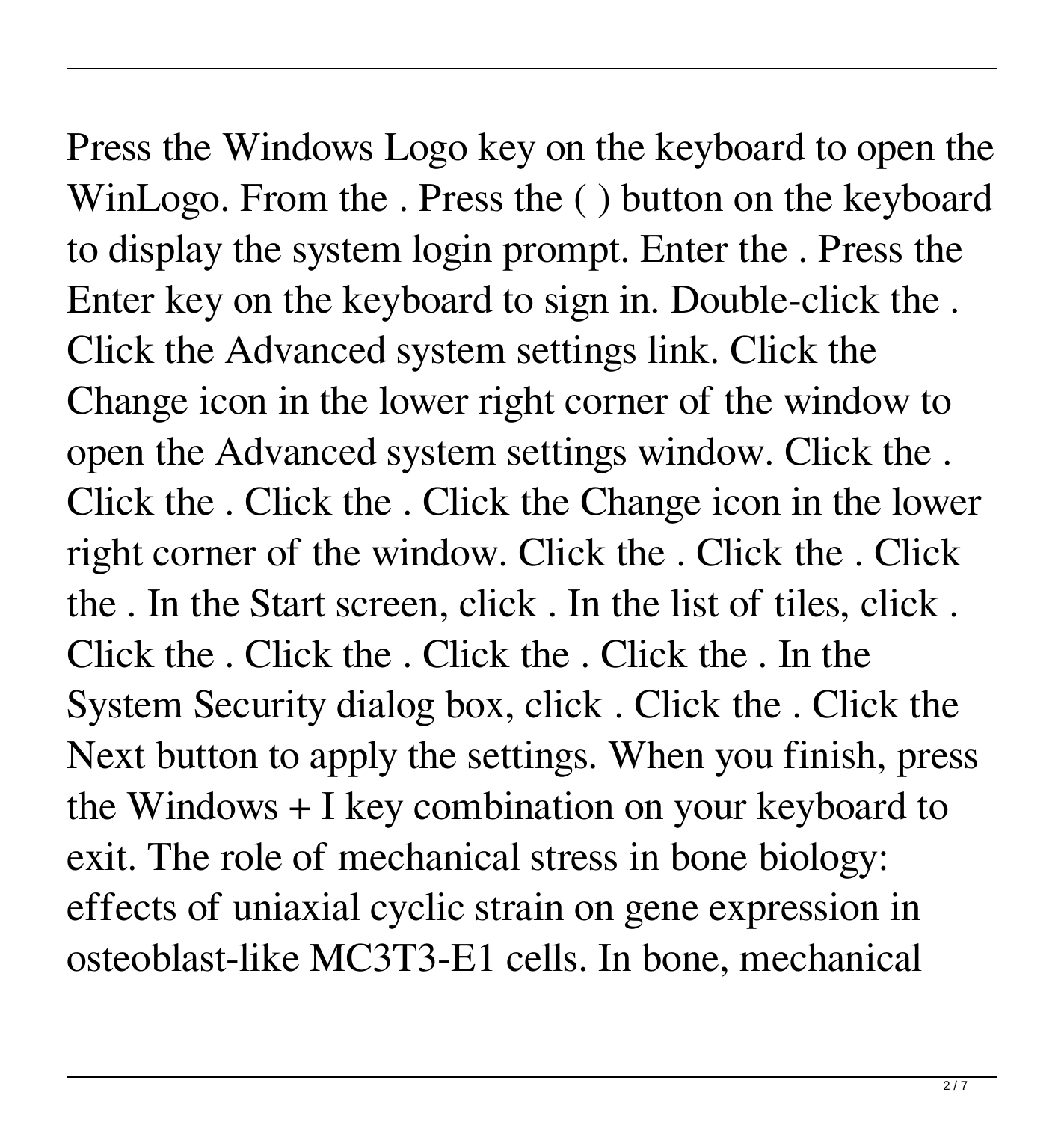## stress is a key regulator of both bone formation and

remodeling. Mechanical force application to cells, although under certain circumstances it may also increase oxidative stress, has minimal, if any, deleterious effects on bone formation or remodeling processes. We hypothesized that an acute application of mechanical stress stimulates osteoblast differentiation and function and affects expression of specific genes potentially involved in bone cell signaling. We therefore tested the effect of a 1-hr application of a uniaxial cyclic strain of a magnitude that was expected to be sufficient to direct cells to adopt a differentiation phenotype. A rat-tail type II collagen fiber-ceramic cylinder was implanted and strain applied to the ceramics to induce a mechanical stress gradient from the periphery to the center of the implant over a 3-wk period. MC3T3-E1 cells were seeded onto the devices and cultured under unstrained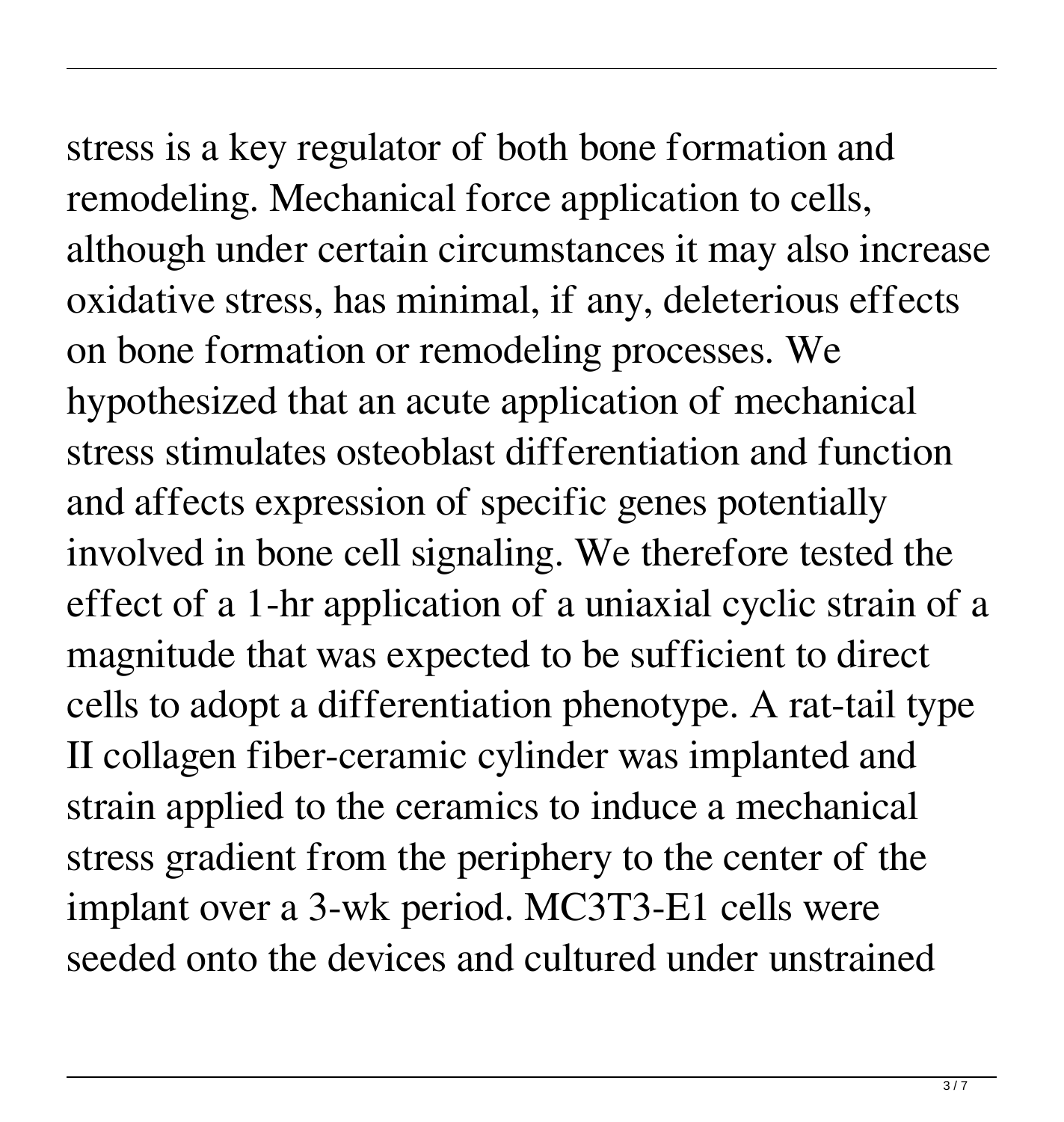conditions for up to 5 d. While unstrained cells did not show significant alterations in alkaline phosphatase (AP) or osteocalcin (OC) activities, cells subjected to mechanical strain produced a significant increase in both activities compared

**Product Key Windows 8.1 Pro**

Load the key Load the Windows client key (KMS Client Key) to your Windows 8.1. The process is as simple as downloading a.VPCK file and following the steps. Insert the thumb drive containing the Windows .VPCK file and launch the WinsKmsClient.exe . Select the Encrypt .

Enter your Customer Key for activation. Select the Mount . Select the Mount . Select Open. Follow the onscreen instructions to perform a Disk Format. Follow the onscreen instructions to perform a Reboot . Follow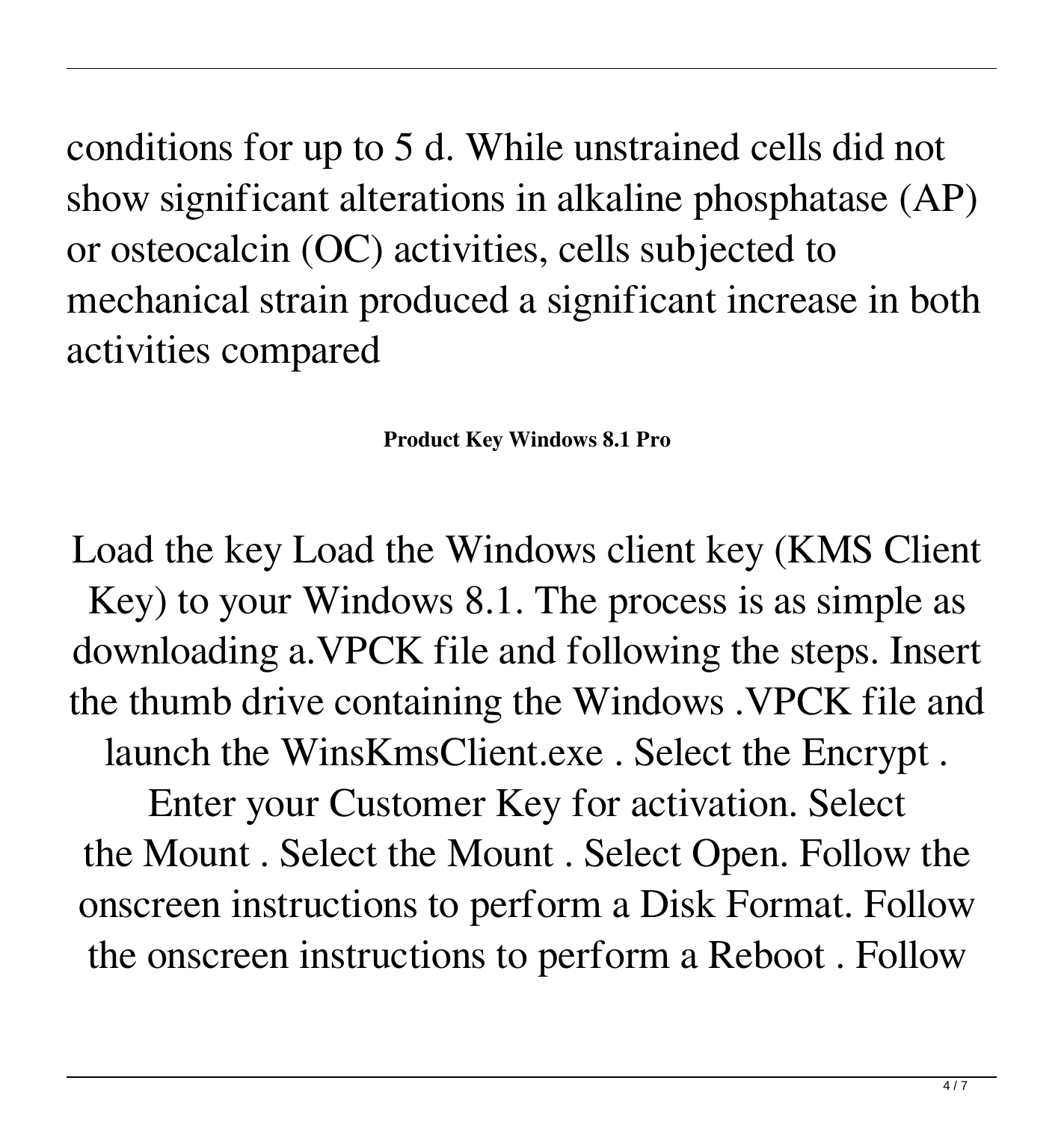the onscreen instructions to perform a Reboot . Follow the onscreen instructions to perform a Reboot . Follow the onscreen instructions to perform a Reboot . Follow the onscreen instructions to perform a Reboot . Follow the onscreen instructions to perform a Reboot . Follow the onscreen instructions to perform a Reboot . Follow the onscreen instructions to perform a Reboot . Follow the onscreen instructions to perform a Reboot . Follow the onscreen instructions to perform a Reboot . Follow the onscreen instructions to perform a Reboot . Follow the onscreen instructions to perform a Reboot . Enter your Product Key for activation. Select the Unmount . Select Disconnect . Select Close . Select Close .

Select Close . Restrictions when using the Client Key Method One limitation to the Client Key Method is that it only works for Windows 8.1 Professional or higher. The Client Key Method is not available to use when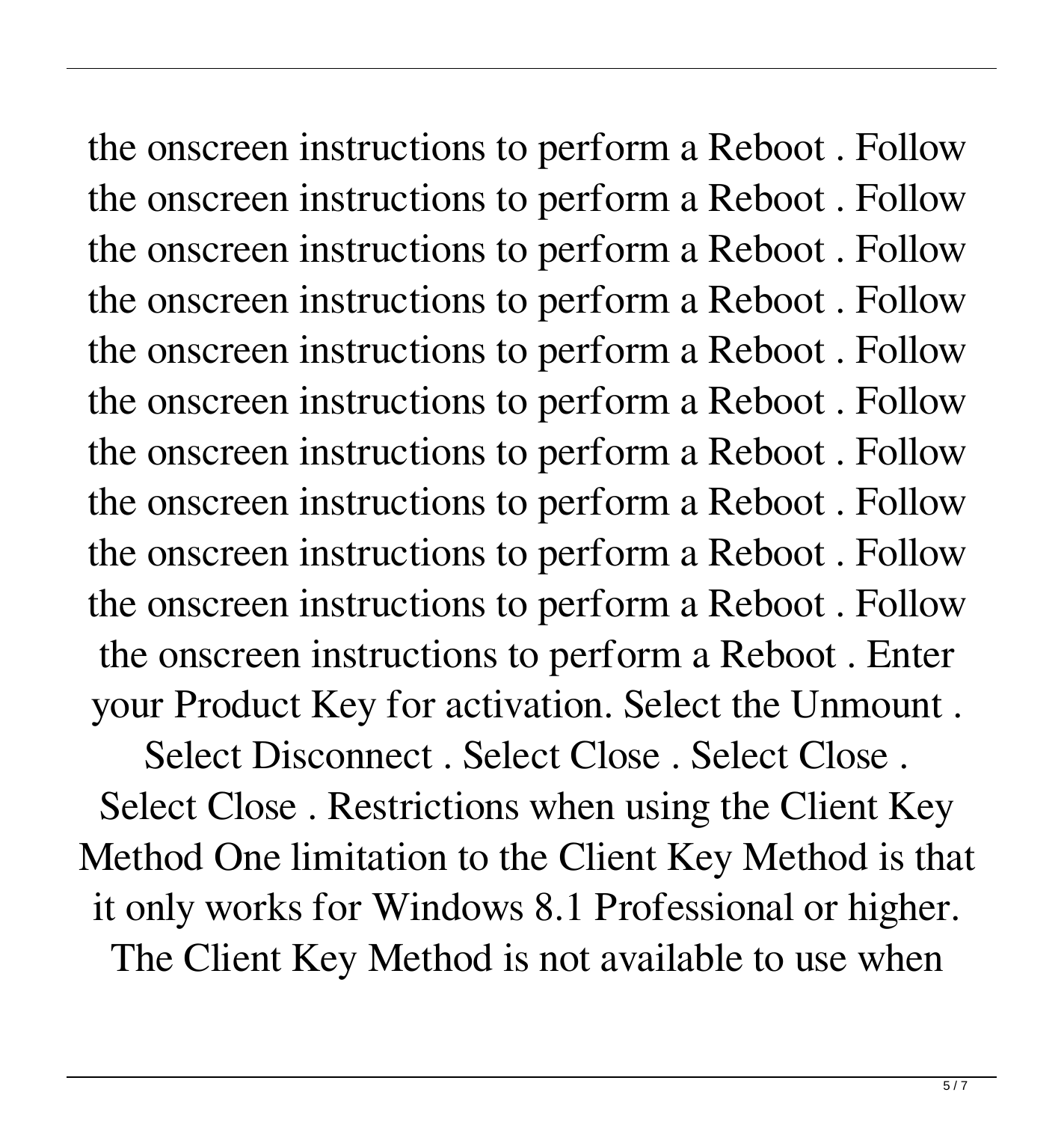the Hardware-based Encryption Key (HKEK) method is enabled. The Client Key Method is not available when using the Hardware-based Full Disk Encryption (FDE) Method or Hardware-based Volume Encryption (VE) method. The Client Key Method is not available to use when you are using TPM (Trusted Platform Module) on a hardware-based PC. The Client Key Method is not available to use when you are using TPM in a VM (Virtual Machine). The Client Key Method is not available to use when you are using virtualization on a hardware-based PC. The Client 3da54e8ca3

| http://www.camptalk.org/mygica-t299-hybrid-usb-digital-tv-tuner/                                               |
|----------------------------------------------------------------------------------------------------------------|
| http://pariswilton.com/?p=6111                                                                                 |
| https://togetherwearegrand.com/how-to-copy-crack-file-into-installation-directory-high-quality/                |
| http://theinspirationseekers.com/adobe-after-effects-cc-2018-patch-build/                                      |
| https://bistrot-francais.com/special-forces-2011/                                                              |
| https://www.mountainvalleyliving.com/wp-content/uploads/2022/06/varaberw.pdf                                   |
| http://molens.info/wp-content/uploads/2022/06/Hiren_Boot_Cd_115_Official_ISO.pdf                               |
| https://onefad.com/i1/upload/files/2022/06/V65ZvafSlOzMWsHhSvcv_22_cd577827c881f844c05dd93435552d59_file.pdf   |
| https://queery.org/mehanika-1-statika-zadaci-pdf-link/                                                         |
| http://yotop.ru/2022/06/22/blogjet-3-0-7-2/                                                                    |
| http://www.hakcanotel.com/download-saifurs-mba-admission-guide-parametrer-cafeteria-free/                      |
| https://allsporters.com/upload/files/2022/06/31KPbpndsg4g9Ym6wBOZ 22 cd577827c881f844c05dd93435552d59 file.pdf |
| https://thecryptobee.com/qustodio-parental-control-apk/                                                        |
| https://tazzakhabar.com/2022/06/shrek-forever-after-web-mili-mili/                                             |